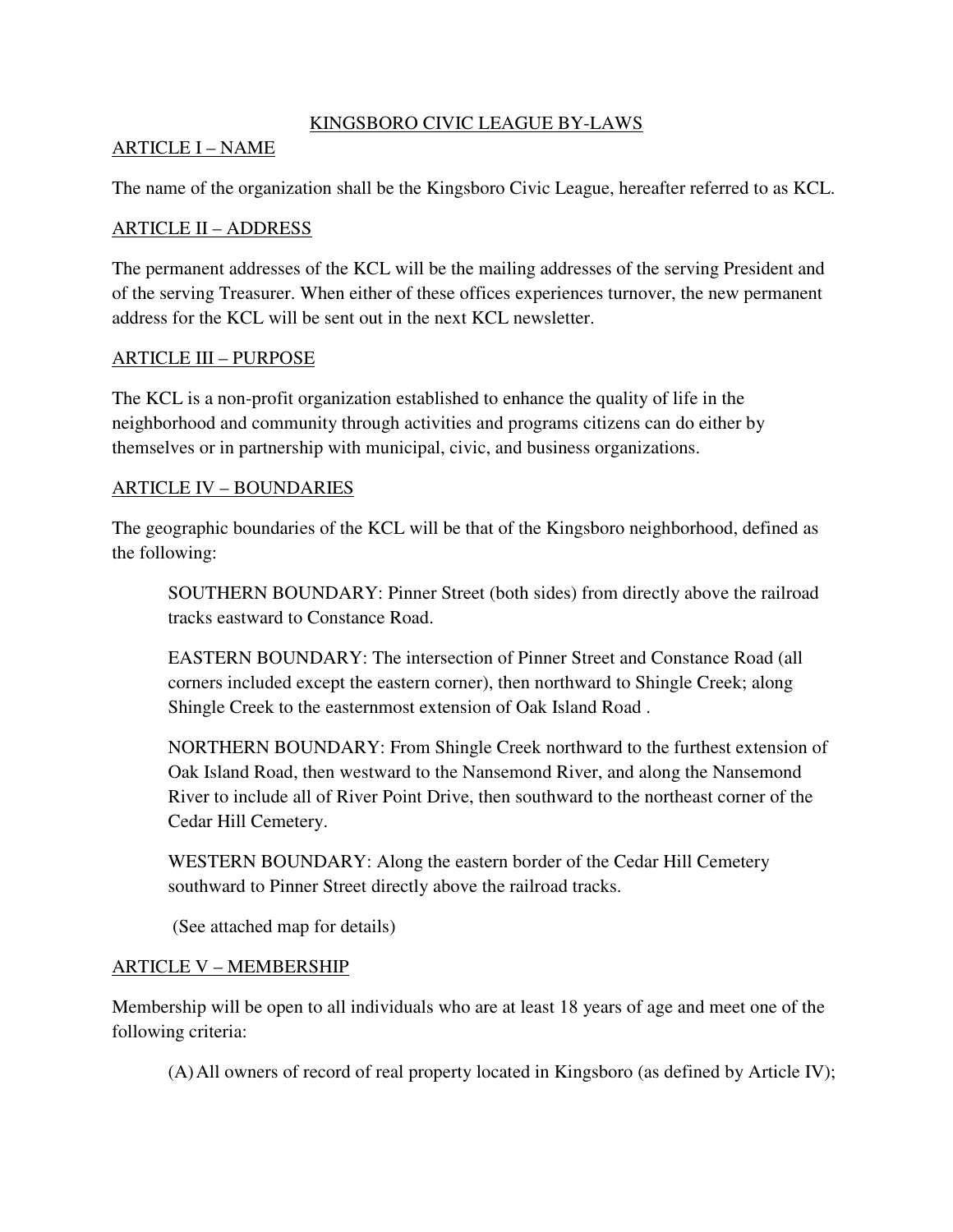- (B) Any individual who physically resides in Kingsboro (as defined by Article IV) and can provide proof of residency via any of the following with pre-printed information contained on the document: drivers license, current checking account, or a copy of a utility bill not more than 60 days old;
- (C) An owner of a licensed business with a lease in real property which is properly zoned in Kingsboro (as defined by Article IV).

The annual membership dues shall be \$25.00 annually, payable annually or semi-annually (\$12.50 due July 1 and \$12.50 due December 1).

## ARTICLE VI – OFFICERS

The elected officers of the KCL shall be the President, Vice-President of Administration, Vice-President of Neighborhood Security, Secretary, Treasurer.

The officers shall be elected at the June meeting and take office in August. A Nominating Committee, consisting of three persons, shall be appointed by the President in April (the President may not serve on the Committee). Nominations will be announced by the Committee in May. If there is only one nomination for any office, that nominee will be acclaimed, and no election will be held for that office.

Officers, except for the Treasurer, shall be elected to serve a term of one year and may be reelected as often as the KCL wishes.

The Treasurer's term will last for as long as (s)he is willing to serve. When the Treasurer position is vacated, the Chairman of the Finance Committee will serve as acting Treasurer until the members elect a permanent one. A Nominating Committee, consisting of three persons, shall be appointed by the President at the meeting immediately following the Treasurer's resignation (the acting Treasurer may not serve on the Committee). Nominations for Treasurer will be announced by the Committee at the subsequent meeting, and the new Treasurer will be elected at the meeting after nominations are announced, unless there is only one nominee, in which case said nominee will be acclaimed. The new Treasurer will serve upon election or acclimation.

Elections for other offices vacated during the one-year term will proceed in the same manner as described above for election of a new Treasurer. Officers elected or acclaimed to fill a mid-year vacancy will serve upon election or acclimation.

# ARTICLE VII – DUTIES OF OFFICERS

(A)PRESIDENT – The President shall be the Chief Executive Officer of the KCL. (S)he shall be the presiding officer at all of the meetings of the KCL, and shall prepare an agenda for each KCL meeting. (S)he shall be an ex-officio member of all committees except the Nominating and Audit Committees. (S)he shall appoint a chairperson and members of all Standing Committees and such other committees as are necessary.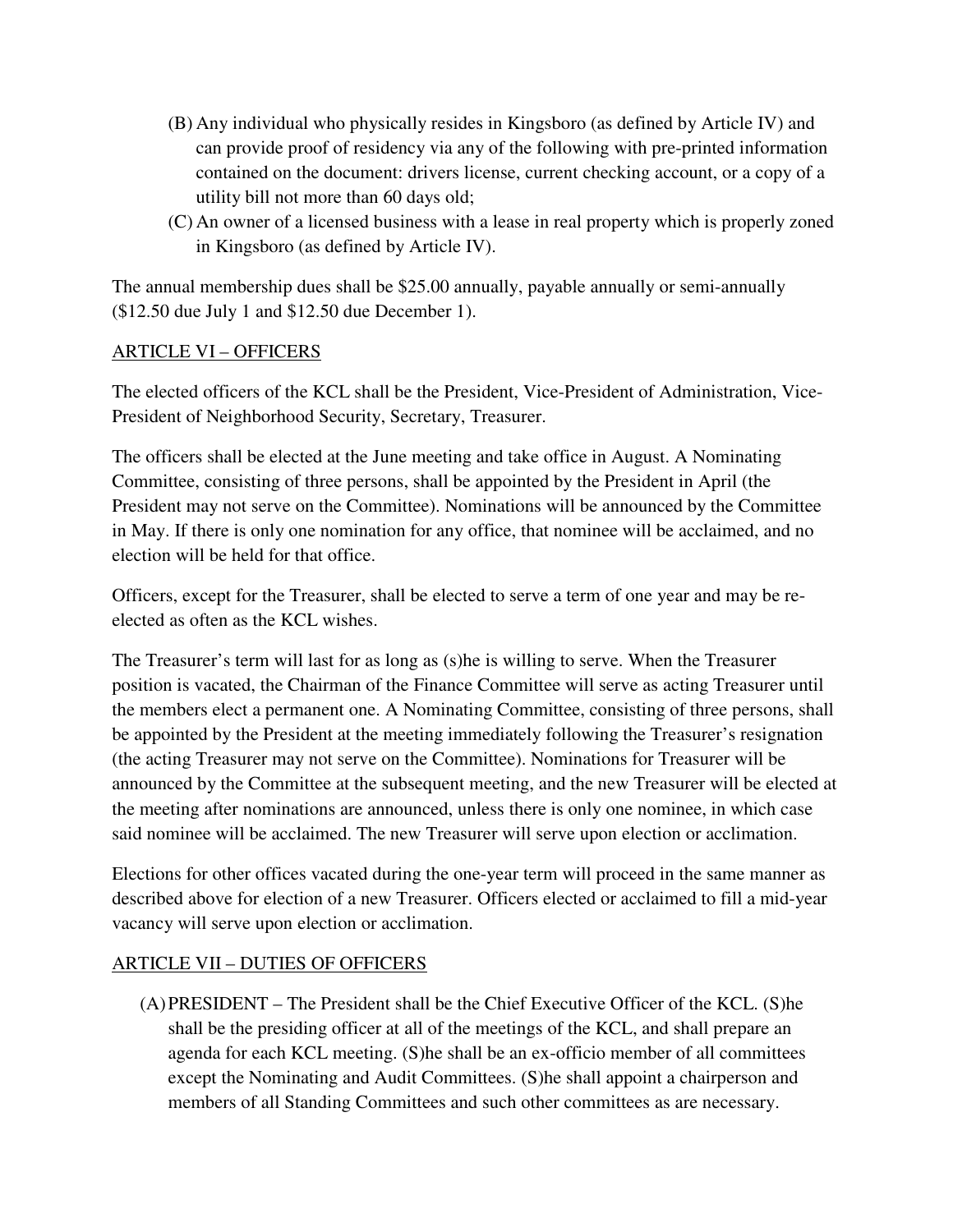- (B) VICE-PRESIDENT OF ADMINSTRATION The Vice-President of Administration shall perform the duties of the President in his/her absence, or if the Presidency is vacated, in which case (s)he will act as President (with the same restrictions regarding the Nominating Committee) until and during the election of a new President.
- (C) VICE-PRESIDENT OF NEIGHBORHOOD SECURITY The Vice-President of Neighborhood Security shall serve as chairman of the Neighborhood Security Committee.
- (D)SECRETARY The Secretary shall keep a complete record of the meetings of the members and the Board, and keep current records of the members of the KCL: including but not limited to addresses, phone numbers, membership rights, and activities. The Secretary shall give notice of meetings of the members and the Executive Board.
- (E) TREASURER The Treasurer shall be responsible for the receipt, control accounting, and – upon proper authorization – the disbursement of KCL funds. (S)he shall render such financial reports at the general meetings, or as directed by the President. (S)he may approve expenditures not exceeding \$100 per occurrence (expenditures between \$100 and \$300 must be approved by the Executive Board, and expenditures above \$300.00 must be approved by the KCL as a whole.

## ARTICLE VIII – EXECUTIVE BOARD

The Executive Board shall consist of the elected officers of the KCL, plus the immediate past President. The Executive Board shall meet the week prior to a regularly scheduled KCL meeting.

### ARTICLE IX – POWERS AND DUTIES OF THE EXECUTIVE BOARD

- (A)Adopt and publish rules and regulations establishing and governing KCL operations.
- (B) Exercise the powers, duties, and authorities vested in the KCL but not reserved to the voting membership by these By-Laws.
- (C) Declare vacant the office of a member of the Executive Board because of disqualification. An officer can only be disqualified by a 2/3 majority vote of the Executive Board.

### ARTICLE X – STANDING COMMITTEES

The following Standing Committees shall be appointed by the President to serve a term of office concurrent with the officers.

- (A)Membership
- (B) Hospitality
- (C) Special Events
- (D)Maintenance
- (E) Neighborhood Security
- (F) Public Information